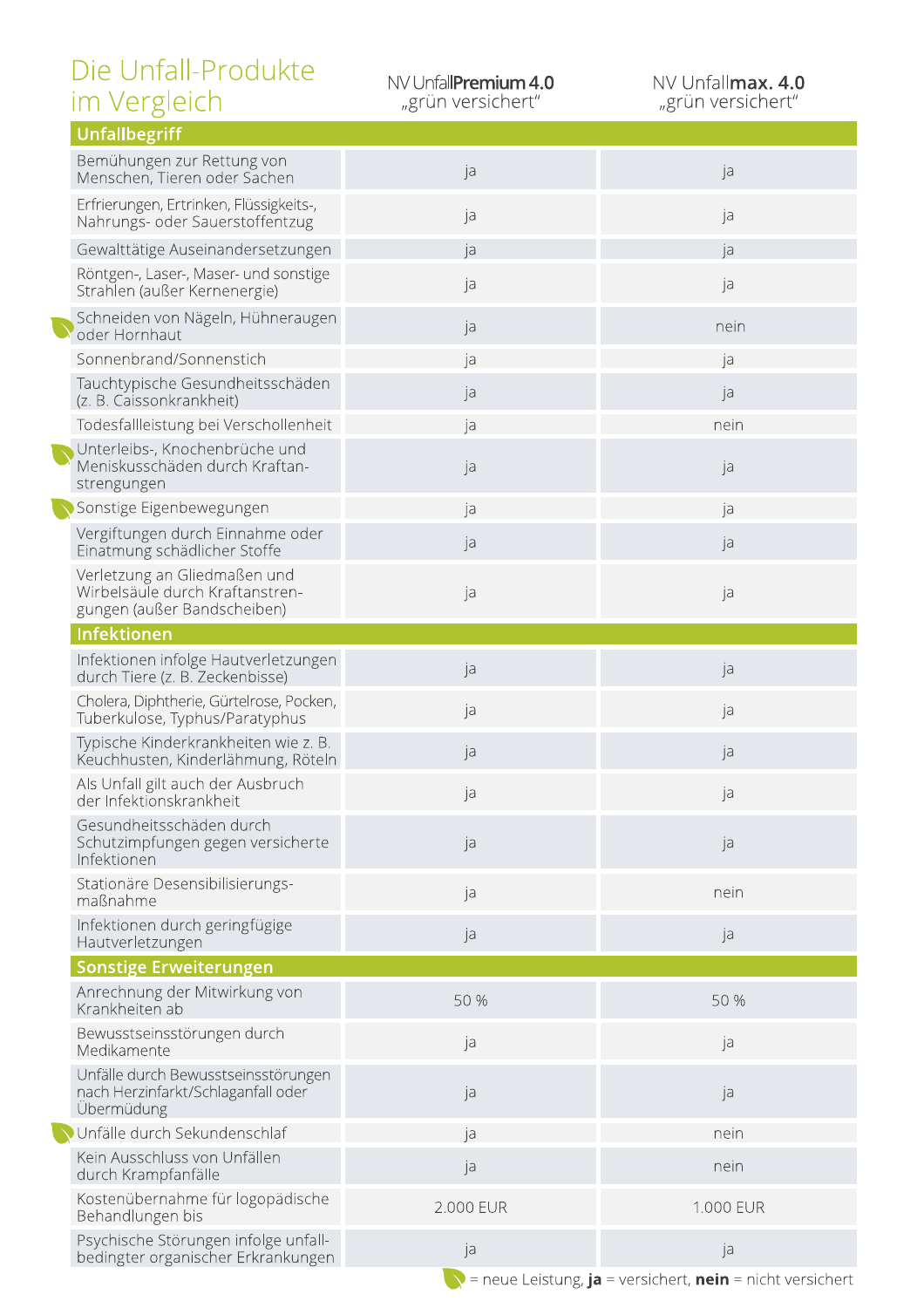| Die Unfall-Produkte<br>im Vergleich                                              | NV UnfallPremium 4.0<br>"grün versichert" | NV Unfallmax. 4.0<br>"grün versichert" |
|----------------------------------------------------------------------------------|-------------------------------------------|----------------------------------------|
| <b>Sonstige Erweiterungen</b>                                                    |                                           |                                        |
| falsch oder nicht verabreichte<br>Medikamente während Entführung/<br>Geiselnahme | ja                                        | ja                                     |
| Überraschender Kriegsausbruch<br>bei Auslandsreisen bis zu                       | 21 Tagen                                  | 14 Tagen                               |
| Unfälle beim Lenken von Kfz bei<br>einem Blutalkoholgehalt unter                 | 1,6 %                                     | 1,5 %                                  |
| Unfälle beim Lenken von Kfz<br>durch Minderjährige ohne gültigen<br>Führerschein | ja                                        | nein                                   |
| Psychologische Betreuung<br>(max. 10 Sitzungen)                                  | ja                                        | nein                                   |
| Invalidität                                                                      |                                           |                                        |
| Frist für ärztliche Feststellung und<br>Geltendmachung                           | 36 Monate                                 | 21 Monate                              |
| Frist für den Eintritt der Invalidität                                           | 24 Monate                                 | 15 Monate                              |
| Invaliditätsvorschuss während<br>Heilverfahren trotz fehlender<br>Todesfallsumme | 10.000 EUR                                | nein                                   |
| Invaliditätsgrade                                                                |                                           |                                        |
| Arm                                                                              | 80 %                                      | 70 %                                   |
| Arm unterhalb Ellenbogen                                                         | 75 %                                      | 70 %                                   |
| Hand                                                                             | 75 %                                      | 70 %                                   |
| Daumen                                                                           | 30 %                                      | 25 %                                   |
| Zeigefinger                                                                      | 20 %                                      | 16 %                                   |
| andere Finger                                                                    | 12 %                                      | 10 %                                   |
| Bein über Mitte Oberschenkel                                                     | 80 %                                      | 70 %                                   |
| Bein bis Mitte Oberschenkel                                                      | 75 %                                      | 65 %                                   |
| Bein bis unterhalb Knie                                                          | 65 %                                      | 55 %                                   |
| Bein bis Mitte Unterschenkel                                                     | 60 %                                      | 50 %                                   |
| Fuß                                                                              | 60 %                                      | 50 %                                   |
| große Zehe                                                                       | 15 %                                      | 8 %                                    |
| andere Zehe                                                                      | 5 %                                       | 3 %                                    |
| gänzlicher Verlust der Sehkraft eines<br><b>Auges</b>                            | 60 %                                      | 50 %                                   |
| gänzlicher Verlust des Gehörs auf<br>einem Ohr                                   | 45 %                                      | 35 %                                   |
| Geschmackssinn                                                                   | 20 %                                      | 5 %                                    |
| Geruchssinn                                                                      | 20 %                                      | 10 %                                   |
| Stimmverlust                                                                     | 100 %                                     | 40 %                                   |
| Niere                                                                            | 25 %                                      | individuell                            |
| beide Nieren (oder eine Niere, wenn<br>die andere bereits verloren war)          | 100 %                                     | individuell                            |
| Milz                                                                             | 10 %                                      | individuell                            |
| Milz bei Kindern vor Vollendung<br>des 14. Lebensjahres                          | 20 %                                      | individuell                            |
| Gallenblase                                                                      | 10 %                                      | individuell                            |
| Magen                                                                            | 20 %                                      | individuell                            |
| ein Lungenflügel                                                                 | 50 %                                      | individuell                            |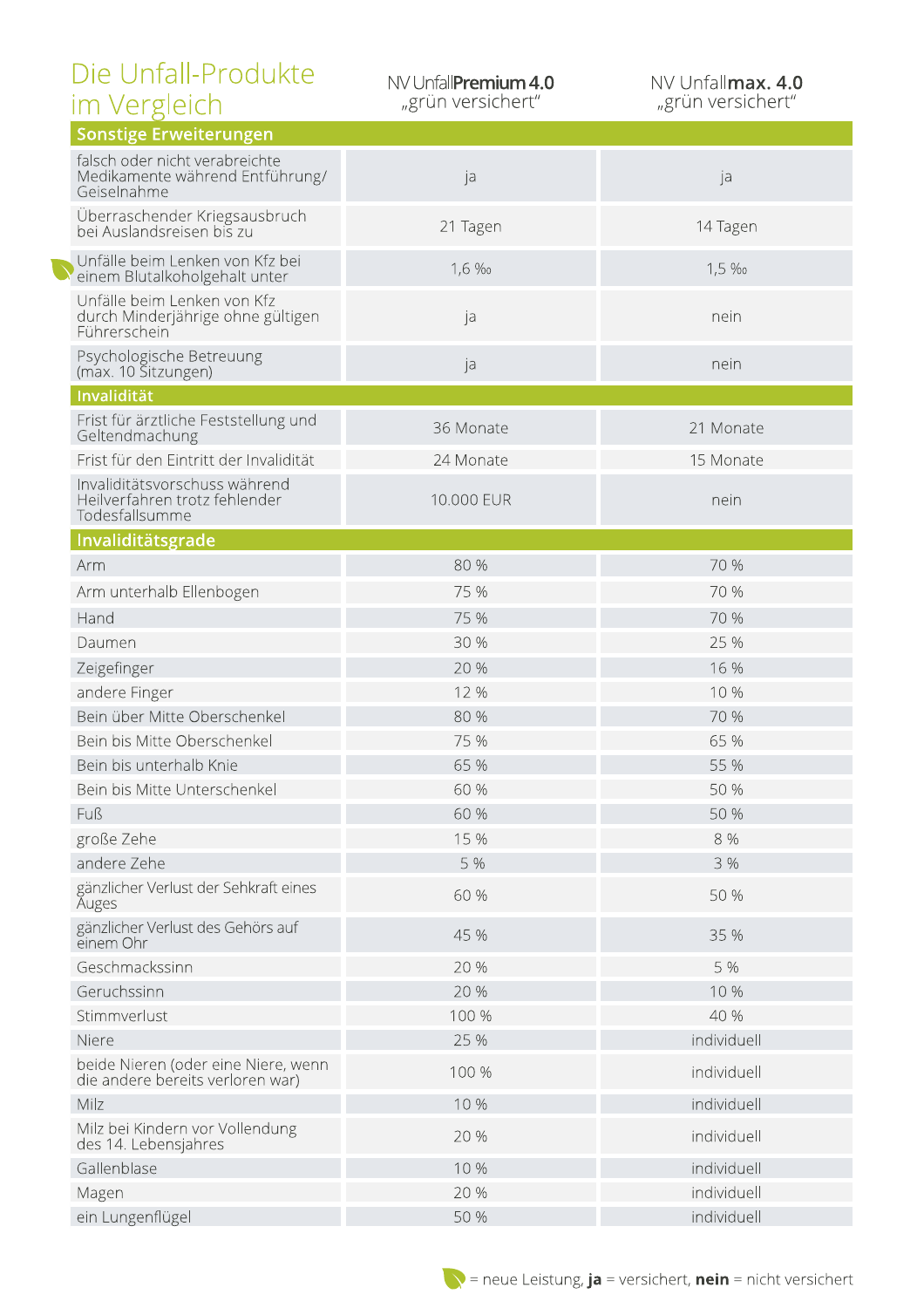| Die Unfall-Produkte |
|---------------------|
| im Vergleich        |

NV Unfall**max. 4.0**<br>"grün versichert"

| Bei Einschluss Krankennaus-Tagegeld                                                                    |                                        |                                        |
|--------------------------------------------------------------------------------------------------------|----------------------------------------|----------------------------------------|
| Doppeltes Krankenhaus-Tagegeld<br>im Ausland                                                           | max. 60 Tage                           | max. 30 Tage                           |
| Krankenhaus-Tagegeld wird inner-<br>halb von 5 Jahren gezahlt                                          | ja                                     | ja                                     |
| Genesungsgeld bis                                                                                      | 750 Tage                               | 250 Tage                               |
| Krankenhaus-Tagegeld bis                                                                               | 1.825 Tage                             | 1.250 Tage                             |
| Zahlung von Tagessätzen<br>bei ambulanten Operationen                                                  | 5 Tage                                 | 3 Tage                                 |
| Schmerzensgeld bei Knochenbrü-<br>chen ohne Krankenhausaufenthalt<br>oder ohne ambulante Operation     | <b>300 EUR</b>                         | <b>100 EUR</b>                         |
| <b>Beitragsfreie Leistungen</b>                                                                        |                                        |                                        |
| Behandlungskosten in einer Dekom-<br>pressionskämmer nach Tauchunfäl-<br>len bis                       | 1.000.000 EUR                          | 20.000 EUR                             |
| Behinderungsbedingte Kosten<br>(Umschulung, Umzug, Umbau,<br>Prothesen, Blindenhund etc.) bis          | 50.000 EUR                             | 5.000 EUR                              |
| Kostenübernahme wegen unfallbe-<br>dingter Beschädigungen von Brillen                                  | 1.000 EUR                              | nein                                   |
| Helmgeld                                                                                               | <b>250 EUR</b>                         | nein                                   |
| Komageld                                                                                               | 25 EUR / 50 Tage                       | 15 EUR / 30 Tage                       |
| Kostenerstattung bei unfallbe-<br>dingten Kurmaßnahmen bis                                             | 30.000 EUR                             | 20.000 EUR                             |
| Kosten für Zahnersatz                                                                                  | 50.000 EUR                             | 30.000 EUR                             |
| Kosten kosmetischer Operationen<br>bis                                                                 | 50.000 EUR                             | 30.000 EUR                             |
| Kosmetische Operationen<br>infolge Brustkrebs bis                                                      | 10.000 EUR                             | nein                                   |
| Kostenübernahme wegen unfallbe-<br>dingter Beschädigungen von Zahn-<br>spangen                         | 50.000 EUR                             | nein                                   |
| Künstliche Organe und<br>Organtransplantationen                                                        | 25.000 EUR                             | 5.000 EUR                              |
| Reparatur- und Wiederbeschaf-<br>Vfungskosten von Hausratschäden<br>(z.B. Skibruch nach Skiunfall) bis | 2.000 EUR                              | nein                                   |
| Sofortleistung bei schweren Verlet-<br>zungen                                                          | 10 % Inv-Grd.-Summe<br>max. 20.000 EUR | 10 % Inv-Grd.-Summe<br>max. 15.000 EUR |
| Verdienstausfall bis max.                                                                              | 1.000 EUR                              | <b>750 EUR</b>                         |
| Versorgung von Haustieren                                                                              | 40 EUR<br>max. 100 Tage                | nein                                   |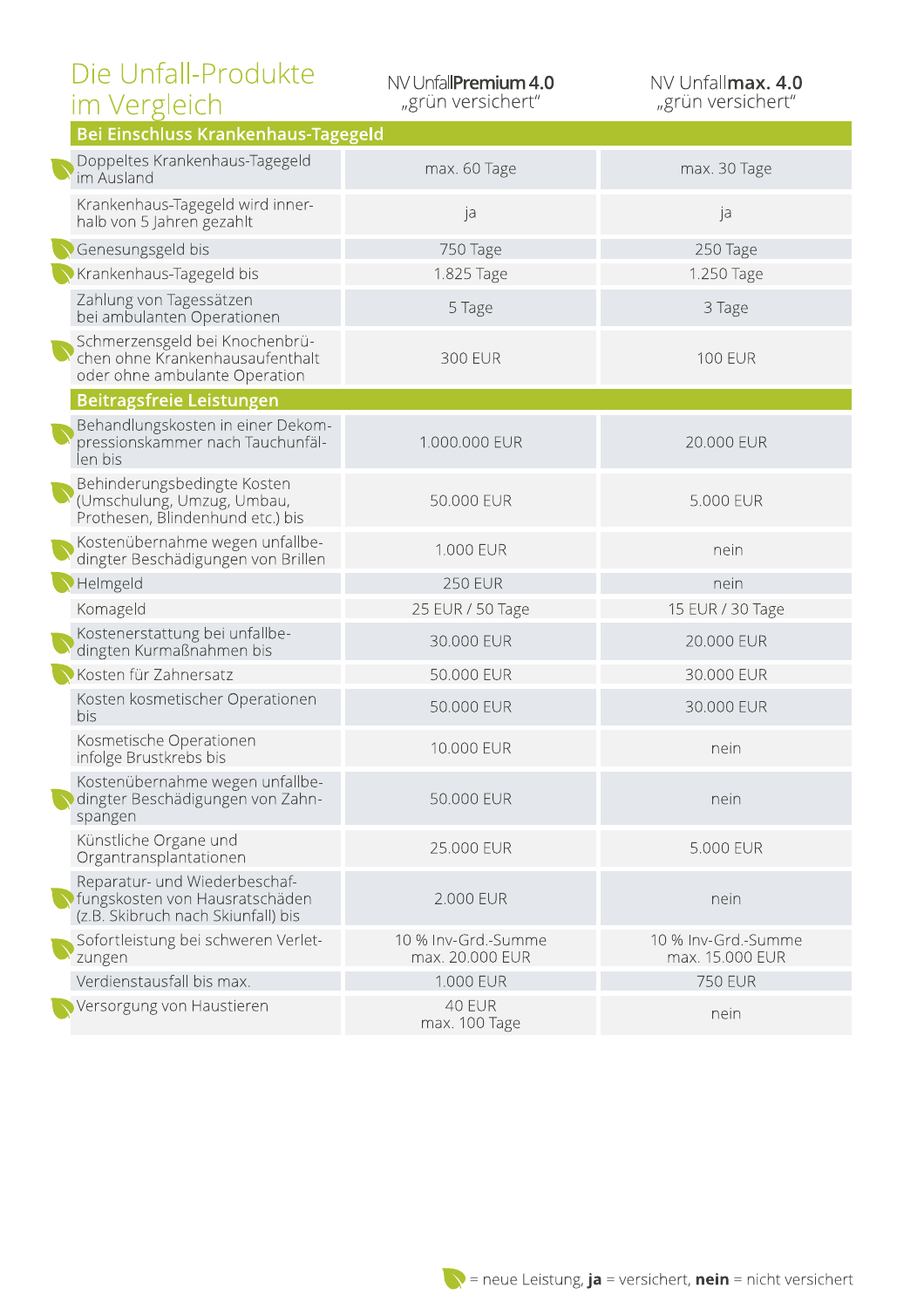| Die Unfall-Produkte<br>im Vergleich                                                                                                                                                                                                                                                                                                                                                                                                                                                                                                                                                                                                                                                                                                                                                                                                                                                                                 | NV UnfallPremium 4.0<br>"grün versichert"    | NV Unfallmax. 4.0<br>"grün versichert"     |
|---------------------------------------------------------------------------------------------------------------------------------------------------------------------------------------------------------------------------------------------------------------------------------------------------------------------------------------------------------------------------------------------------------------------------------------------------------------------------------------------------------------------------------------------------------------------------------------------------------------------------------------------------------------------------------------------------------------------------------------------------------------------------------------------------------------------------------------------------------------------------------------------------------------------|----------------------------------------------|--------------------------------------------|
| Freie Krankenhauswahl nach einem<br>Unfall<br>Wir ermöglichen Ihnen die freie Kranken-<br>hauswahl unter allen Versorgungskrankenhäu-<br>sern in Deutschland. Im Falle eines statio-<br>nären Krankenhausaufenthaltes erstatten<br>wir Ihnen die Mehrkosten, die Ihnen von Ihrer<br>GKV nach deren Vorleistung auferlegt wer-<br>den, weil Sie ein anderes Versorgungskran-<br>kenhaus als das in der ärztlichen Einweisung<br>genannte wählen.                                                                                                                                                                                                                                                                                                                                                                                                                                                                     | 10 % der Inv.-Grd.-Summe,<br>max. 10.000 EUR | 5 % der Inv.-Grd.-Summe,<br>max. 5.000 EUR |
| Wellness-Urlaub<br>Die NV beteiligt sich an den Kosten eines<br>Erholungsurlaubes im Nordseeheilbad<br>Neuharlingersiel bis<br>Voraussetzungen und Höhe der Kostenbeteiligung:<br>a) Der Versicherungsnehmer erbringt den<br>Nachweis, dass die versicherte Person<br>aufgrund eines versicherten Unfalls sich in<br>einem stationären Krankenhausaufenthalt<br>von mindestens 21 Tagen befand. Der<br>ununterbrochene Krankenhausaufenthalt<br>erfolgte innerhalb von drei Monaten nach<br>dem Unfallereignis. Nach Vorlage der Belege<br>beteiligt sich NV an den Kosten.<br>b) Unabhängig von der Anzahl der verletzten<br>und versicherten Personen, werden die<br>Kosten einmalig je versichertem Unfall-<br>ereignis erstattet. Der Erholungsurlaub<br>muss innerhalb von zwei Jahren nach Eintritt<br>des Unfallereignisses angetreten werden.<br>c) Eine Auszahlung des Restguthabens ist<br>nicht möglich. | 1.000 EUR                                    | <b>500 EUR</b>                             |
|                                                                                                                                                                                                                                                                                                                                                                                                                                                                                                                                                                                                                                                                                                                                                                                                                                                                                                                     |                                              |                                            |
| <b>Bei Einschluss Todesfall</b>                                                                                                                                                                                                                                                                                                                                                                                                                                                                                                                                                                                                                                                                                                                                                                                                                                                                                     |                                              |                                            |
| doppelte Todesfallleistung bei Tod<br>beider Elternteile bis max.                                                                                                                                                                                                                                                                                                                                                                                                                                                                                                                                                                                                                                                                                                                                                                                                                                                   | 40.000 EUR                                   | 20.000 EUR                                 |
| Meldefrist für Ansprüche bei<br>Unfalltod nach Kenntnisnahme                                                                                                                                                                                                                                                                                                                                                                                                                                                                                                                                                                                                                                                                                                                                                                                                                                                        | 21 Tage                                      | 7 Tage                                     |
| Beitragsfreie Leistungen auf Reisen                                                                                                                                                                                                                                                                                                                                                                                                                                                                                                                                                                                                                                                                                                                                                                                                                                                                                 |                                              |                                            |
| Medizinisch notwendige<br>Flugrückholung                                                                                                                                                                                                                                                                                                                                                                                                                                                                                                                                                                                                                                                                                                                                                                                                                                                                            | 2.000.000 EUR                                | 250.000 EUR                                |
| Such-, Bergungs-, Rettungs-, Trans-<br>port- und Rückreisemehrkosten bis                                                                                                                                                                                                                                                                                                                                                                                                                                                                                                                                                                                                                                                                                                                                                                                                                                            | 2.000.000 EUR                                | 250.000 EUR                                |
| Rückreise-Mehrkosten werden auch<br>für mitreisende Familienangehörige<br>ersetzt                                                                                                                                                                                                                                                                                                                                                                                                                                                                                                                                                                                                                                                                                                                                                                                                                                   | ja                                           | ja                                         |
| Bei Tod im Ausland ist statt Rück-<br>überführung auch Bestattung im<br>Ausland möglich                                                                                                                                                                                                                                                                                                                                                                                                                                                                                                                                                                                                                                                                                                                                                                                                                             | 1.000.000 EUR                                | 250.000 EUR                                |
| Beitragsfreie Leistungen für Kinder                                                                                                                                                                                                                                                                                                                                                                                                                                                                                                                                                                                                                                                                                                                                                                                                                                                                                 |                                              |                                            |
| Nachhilfeunterricht bei Unfall<br>des Kindes                                                                                                                                                                                                                                                                                                                                                                                                                                                                                                                                                                                                                                                                                                                                                                                                                                                                        | 50 EUR / 100 Tage                            | 25 EUR / 50 Tage                           |
| Rooming-in-Leistung<br>pro Übernachtung                                                                                                                                                                                                                                                                                                                                                                                                                                                                                                                                                                                                                                                                                                                                                                                                                                                                             | 50 EUR / 20 Tage                             | 50 EUR / 10 Tage                           |
| Vollwaisen-Rente bei Unfalltod der<br>Eltern pro Kind bis 18 Jahre jährlich<br>bis zu<br>Minderjährige beim Umgang mit                                                                                                                                                                                                                                                                                                                                                                                                                                                                                                                                                                                                                                                                                                                                                                                              | 6.000 EUR<br>pro Jahr und Kind               | 5.000 EUR<br>pro Jahr und Kind             |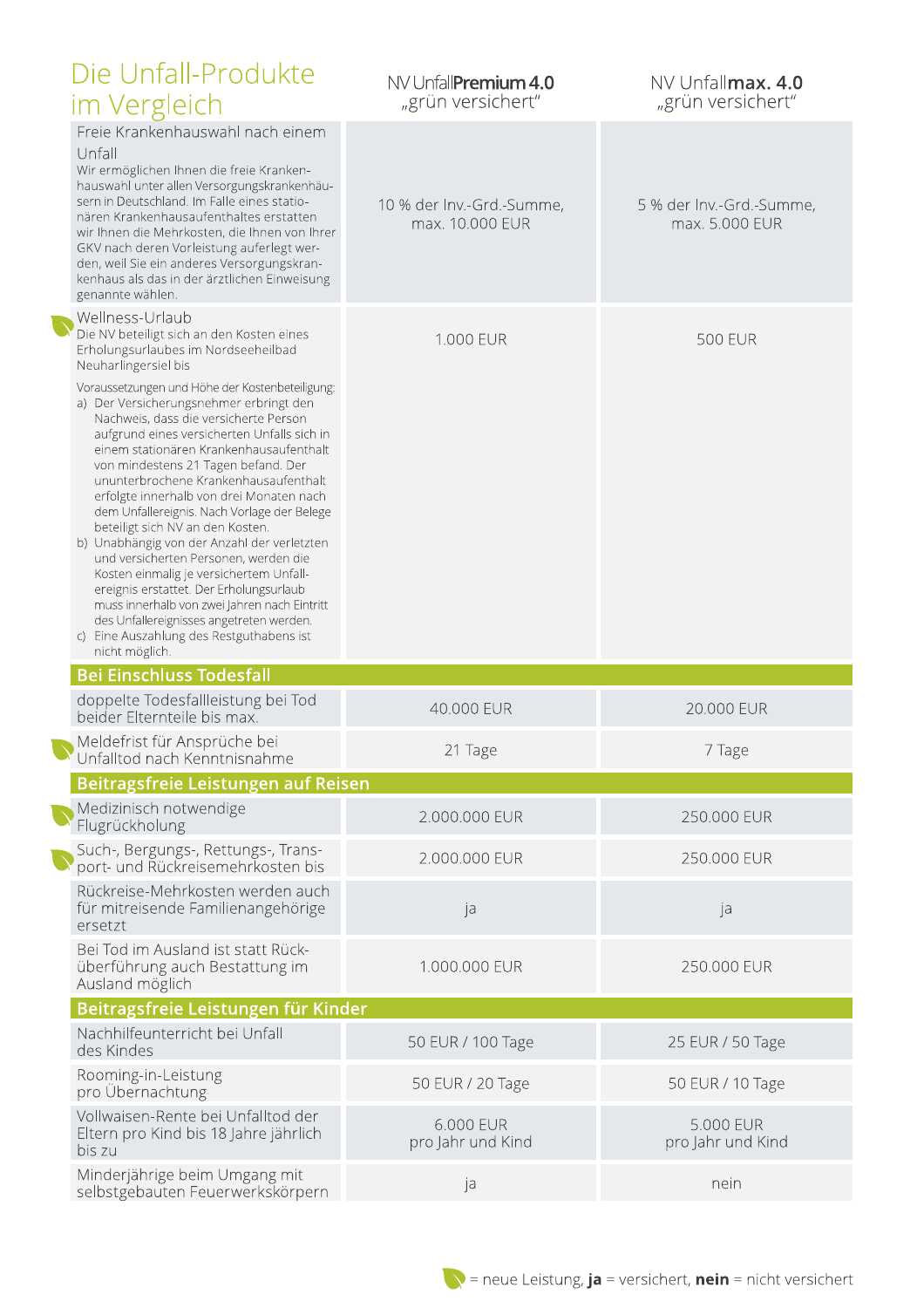| Die Unfall-Produkte<br>im Vergleich                                                                                      | NV UnfallPremium 4.0<br>"grün versichert" | NV Unfallmax. 4.0<br>"grün versichert" |
|--------------------------------------------------------------------------------------------------------------------------|-------------------------------------------|----------------------------------------|
| Obliegenheiten                                                                                                           |                                           |                                        |
| Keine Leistungsbeschränkung<br>bei versehentlicher Obliegenheits-<br>verletzung                                          | ja                                        | ja                                     |
| Übernahme Arztgebühren zur Be-<br>gründung des Leistungsanspruches<br>ohne Höchstsatz                                    | ja                                        | ja                                     |
| Keine Leistungseinschränkung<br>wegen verspätetem Arztbesuch                                                             | ja                                        | ja                                     |
| Keine Leistungsreduzierung<br>bei versehentlicher Nichtanzeige<br>bei Berufswechsel                                      | ja                                        | ja                                     |
| Vorsorgeversicherung und Beitragsbefreiung                                                                               |                                           |                                        |
| Neugeborene Kinder bis zur Vollen-<br>dung des 1. Lebensjahres mitversi-<br>chert bis                                    | Inv. 100.000 EUR<br>(ohne Progression)    | Inv. 30.000 EUR<br>(ohne Progression)  |
| Adoptierte Kinder unter 14 Jahren                                                                                        | Inv. 50.000 EUR                           | Inv. 25.000 EUR                        |
| Beitragsfreie Weiterführung Versi-<br>cherungsschutz bei Tod des VN für<br>Kinder bis                                    | 21. Lebensjahr                            | 21. Lebensjahr                         |
| Voller beitragsfreier Versicherungs-<br>schutz bei Arbeitslosigkeit                                                      | ja                                        | ja                                     |
| Vorsorgeversicherung bei<br>Eheschließung                                                                                | ja                                        | nein                                   |
| Bei Einschluss Übergangsleistungen                                                                                       |                                           |                                        |
| Die Übergangsleistung wird bei<br>schweren Verletzungen sofort in<br>voller Höhe fällig                                  | ja                                        | ja                                     |
| Mehrleistung bei Nachhaltigkeit                                                                                          |                                           |                                        |
| Erhöhung der Invaliditätsleistung bei<br>Fahrradunfällen, beim Tragen eines<br>Helms um                                  | 10 %                                      | 5 %                                    |
| Erhöhung der Invaliditätsleistung bei<br>Unfällen im Rahmen einer ehrenamt-<br>lichen Tätigkeit um                       | 10 %                                      | 5 %                                    |
| Erhöhung der Invaliditätsleistung bei<br>Unfällen im Rahmen der Tätigkeit als<br>Nothelfer um                            | 10 %                                      | 5 %                                    |
| Frist zur Geltendmachung der Mehr-<br>leistung (Der Versicherungsnehmer<br>muss die Voraussetzungen objektiv<br>belegen) | 36 Monate                                 | 36 Monate                              |
| <b>Sonstiges</b>                                                                                                         |                                           |                                        |
| Einhaltung der Mindeststandards<br>des Arbeitskreises Beratungsprozesse                                                  | ja                                        | ja                                     |
| Künftige Bedingungsverbesse-<br>rungen gelten automatisch                                                                | ja                                        | ja                                     |
| Leistungsgarantie gegenüber<br>GDV-Musterbedingungen                                                                     | ja                                        | ja                                     |